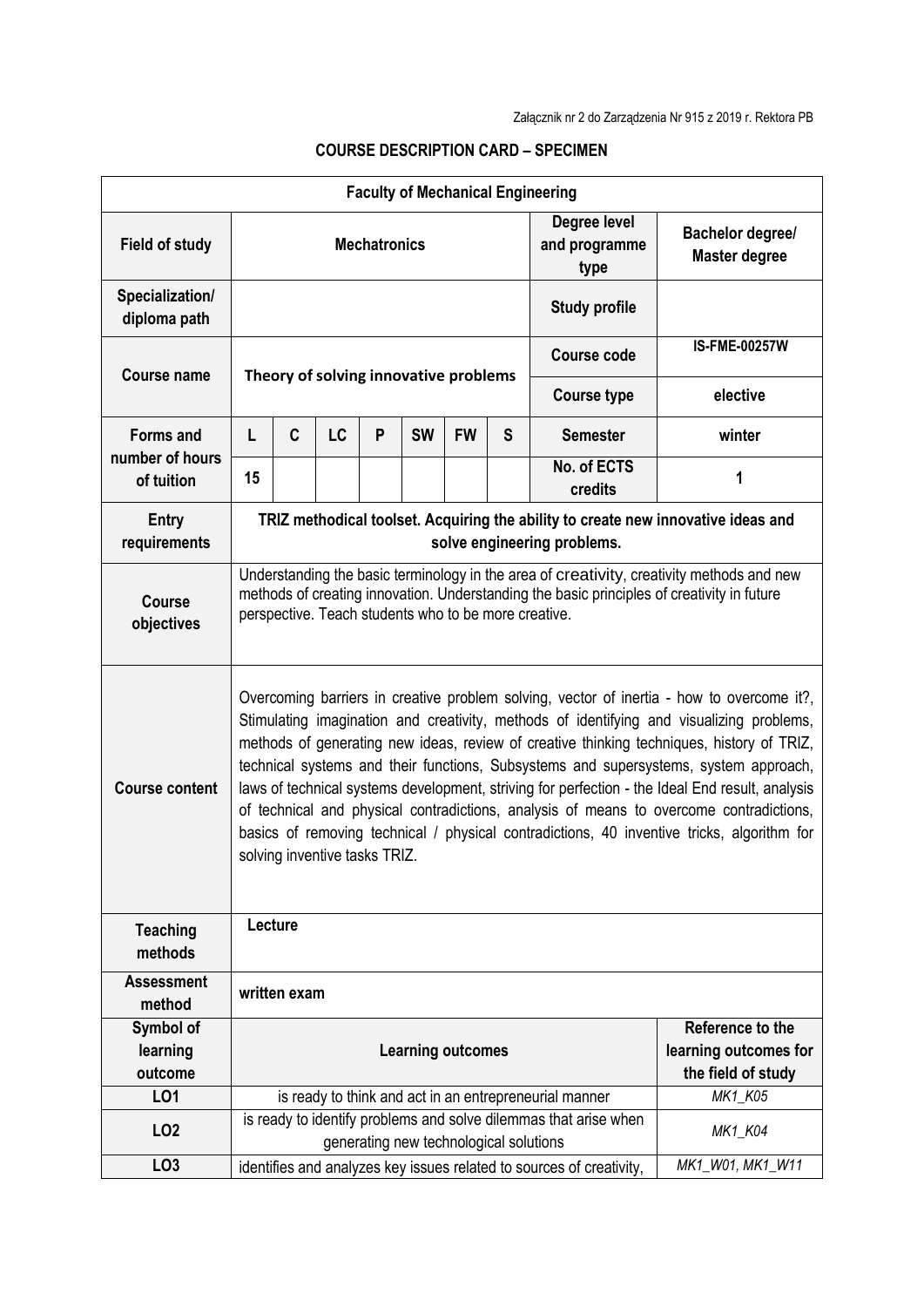| <b>LO4</b>                    | knows and understands technical systems and their functions                                                                                                             | MK1_U01                |        |  |
|-------------------------------|-------------------------------------------------------------------------------------------------------------------------------------------------------------------------|------------------------|--------|--|
| LO <sub>5</sub>               | defines and describes the basic issues related creative thinking,<br>methods of creative problem solving                                                                | MK1_K05                |        |  |
| LO <sub>6</sub>               |                                                                                                                                                                         |                        |        |  |
| <b>Symbol of</b>              |                                                                                                                                                                         | Type of tuition during |        |  |
| learning                      | Methods of assessing the learning outcomes                                                                                                                              | which the outcome is   |        |  |
| outcome                       |                                                                                                                                                                         | assessed               |        |  |
| LO1                           | written exam                                                                                                                                                            | L                      |        |  |
| LO <sub>2</sub>               | written exam                                                                                                                                                            | L                      |        |  |
| LO <sub>3</sub>               | written exam                                                                                                                                                            |                        |        |  |
| LO4                           | written exam                                                                                                                                                            | L                      |        |  |
| LO <sub>5</sub>               | written exam                                                                                                                                                            |                        |        |  |
| LO <sub>6</sub>               |                                                                                                                                                                         |                        |        |  |
|                               | No. of hours                                                                                                                                                            |                        |        |  |
|                               | Participation in lectures                                                                                                                                               | 15                     |        |  |
|                               | Preparation for passing lecture                                                                                                                                         | 9                      |        |  |
|                               | Participation in consultation                                                                                                                                           | 1                      |        |  |
| <b>Calculation</b>            |                                                                                                                                                                         |                        |        |  |
|                               |                                                                                                                                                                         |                        |        |  |
|                               |                                                                                                                                                                         |                        |        |  |
|                               | <b>TOTAL:</b>                                                                                                                                                           | 25                     |        |  |
|                               | <b>Quantitative indicators</b>                                                                                                                                          |                        | No. of |  |
|                               | <b>HOURS</b>                                                                                                                                                            | <b>ECTS</b><br>credits |        |  |
|                               |                                                                                                                                                                         |                        |        |  |
|                               | Student workload – activities that require direct teacher participation                                                                                                 | 16                     | 0,5    |  |
|                               |                                                                                                                                                                         |                        |        |  |
|                               |                                                                                                                                                                         |                        |        |  |
|                               | 1. Ikovenko S. Współczesna Teoria Rozwiązywania Innowacyjnych Zadań, Novosimo                                                                                           |                        |        |  |
|                               | Warszawa 2017r.                                                                                                                                                         |                        |        |  |
|                               | 2. Cempel C., Inżynieria kreatywności w projektowaniu innowacji. Politechnika Poznańska                                                                                 |                        |        |  |
| <b>Basic references</b>       | 2013.                                                                                                                                                                   |                        |        |  |
|                               | 3. Proctor T., Twórcze rozwiązywanie problemów, Podręcznik dla menedżerów, GWP,                                                                                         |                        |        |  |
|                               | Gdańsk 2002.                                                                                                                                                            |                        |        |  |
|                               |                                                                                                                                                                         |                        |        |  |
|                               | 1. DeBono E., Myślenie równoległe, Wyd. Prima, Warszawa 1998.                                                                                                           |                        |        |  |
|                               | 2. Alder H., Inteligencja kreatywna, Wyd. Amber, Warszawa 2003.<br>3. Kelley T., Littman J., Sztuka innowacji, lekcja kreatywności z doświadczeń czołowej amerykańskiej |                        |        |  |
| <b>Supplementary</b>          | firmy projektowej, MT Biznes, Warszawa 2009.                                                                                                                            |                        |        |  |
| references                    | 4. Michalewicz Z., Fogel D.B., Jak to rozwiązać czyli nowoczesna heurystyka, WNT, Warszawa                                                                              |                        |        |  |
|                               | 2006.4. K. Robinson, Out of minds, learing to be Craetive, Wiley2017                                                                                                    |                        |        |  |
|                               |                                                                                                                                                                         |                        |        |  |
|                               |                                                                                                                                                                         |                        |        |  |
| Organisational                |                                                                                                                                                                         | Date of issuing the    |        |  |
| unit conducting<br>the course |                                                                                                                                                                         | programme              |        |  |